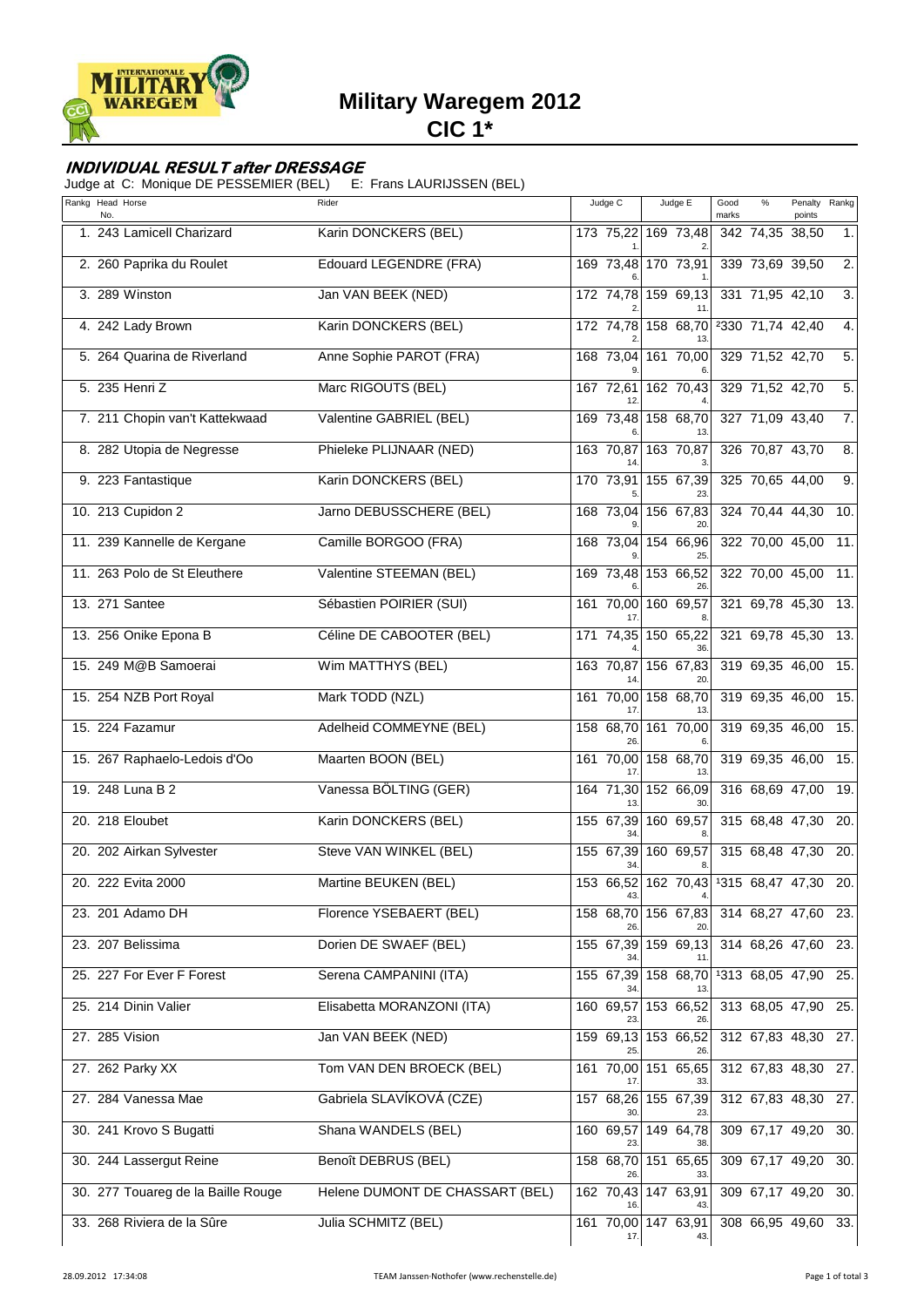

# **Military Waregem 2012**

**CIC 1\***

#### **INDIVIDUAL RESULT after DRESSAGE**

Judge at C: Monique DE PESSEMIER (BEL) E: Frans LAURIJSSEN (BEL)

| Rankg Head Horse<br>No.          | Rider                           | Judge C          | Judge E                    | Good<br>marks | %               | Penalty<br>points   | Rankg |
|----------------------------------|---------------------------------|------------------|----------------------------|---------------|-----------------|---------------------|-------|
| 34. 236 Hero Z de la Salle       | Geoffroy DE JAMBLINNE (BEL)     | 55               | 148 64,35 158 68,70<br>13  |               | 306 66,53 50,20 |                     | 34.   |
| 34. 261 Parkoffice Emir D        | Joerik VERWIMP (BEL)            | 154 66,96        | 152 66,09                  |               | 306 66,53 50,20 |                     | 34.   |
| 34. 233 Gitana van Difra         | Jana GUFFENS (BEL)              | 161 70,00        | 145 63,04                  |               |                 | 2306 66,52 50,20    | 34.   |
| 37. 206 Ballymakenny             | Sandra REITBERGER (GER)         | 157 68,26<br>30  | 148 64,35                  |               |                 | 305 66,31 50,50     | 37.   |
| 38. 283 Van Gogh                 | Liselotte DEBLAERE (BEL)        | 156 67,83        | $148$ 64,35                |               |                 | 304 66,09 50,90     | 38.   |
| 39. 215 Dworzanin                | Raffaele MARE (ITA)             | 150 65,22<br>51  | 153 66,52<br>26.           |               |                 | 303 65,87 51,20     | 39.   |
| 40. 229 Fyona van de Holtakkers  | <b>Joris VAN SPRINGEL (BEL)</b> |                  | 154 66,96 147 63,91        |               |                 | 301 65,44 51,80     | 40.   |
| 40. 257 Only You van de Cumul    | <b>Birgit PEETERS (BEL)</b>     |                  | 149 64,78 152 66,09        |               |                 | 301 65,44 51,80     | 40.   |
| 42. 216 Electra vd Bunte Z       | Brecht VANDENDRIESSCHE (BEL)    | 158 68,70<br>26  | 142 61,74<br>60            |               |                 | 300 65,22 52,20     | 42.   |
| 43. 221 Ever van't Lozerhof      | Janus ARCHIE (BEL)              |                  | 157 68,26 142 61,74<br>60. |               |                 | 299 65,00 52,50     | 43.   |
| 43. 272 So Nice de Favray        | Laurène BLIN DELAMARE (FRA)     | 148 64,35<br>55  | 151 65,65<br>33            |               |                 | 299 65,00 52,50     | 43.   |
| 43. 279 Trinet                   | Stefaan VAN WICHELEN (BEL)      | 142 61.74<br>68  | 157 68,26<br>19            |               |                 | 299 65,00 52,50     | 43.   |
| 46. 281 Uniek                    | Peter DE WISPELAERE (BEL)       | 153 66,52        | 14563,04                   |               |                 | 298 64,78 52,80     | 46.   |
| 47. 288 Wings van het Hulbos     | Katrien ARNAUTS (BEL)           | 152 66,09        | 145 63,04                  |               |                 | 297 64,56 53,20     | 47.   |
| 47. 247 Lucky du Margey          | Rosalie SPEECKAERT (BEL)        | 153 66,52        | 144 62,61<br>53            |               |                 | 297 64,56 53,20     | 47.   |
| 47. 245 Lennox 271               | Robert SIRCH (GER)              | 155 67,39        | 142 61,74                  |               |                 | 297 64,56 53,20     | 47.   |
| 47. 290 Wotan                    | Remco BOUWENS (NED)             | 151 65,65        | 146 63,48                  |               |                 | 297 64,56 53,20     | 47.   |
| 51. 252 Nilios en Solo CH        | Sylvia LUGEON (SUI)             | 147 63,91<br>58  | 148 64,35                  |               |                 | 295 64,13 53,80     | 51.   |
| 51. 246 Look de Vaux             | Anne DE JAMBLINNE (BEL)         |                  | 155 67,39 140 60,87        |               |                 | 295 64,13 53,80     | 51.   |
| 51. 258 Ouplaboum                | Samantha LEPER (FRA)            | 153 66,52<br>43  | 142 61,74<br>60            |               |                 | 295 64,13 53,80     | 51.   |
| 54. 203 Alaric de Lauzelle       | Tom VERMONDEN (BEL)             | 144 62.61<br>61  | 150 65,22<br>36.           |               |                 | 294 63,91 54,10     | 54.   |
| 55. 230 G Star van het Moerven   | Wouter DE CLEENE (BEL)          | 51.              | 150 65,22 143 62,17<br>57. |               |                 | 293 63,70 54,50     | 55.   |
| 56. 226 Flamme van Alsingen      | Helene DUMONT DE CHASSART (BEL) | 58               | 147 63,91 144 62,61<br>53. |               |                 | 291 63,26 55,10 56. |       |
| 56. 217 Elias van de Vrijenakker | Frederik SMET (BEL)             | 151 65,65        | 140 60,87                  |               |                 | 291 63,26 55,10     | 56.   |
| 56. 232 Giant Queen              | Max TRENNING (NED)              |                  | 153 66,52 138 60,00        |               |                 | 291 63,26 55,10 56. |       |
| 59. 269 Rubis                    | Gaëlle BLONDEAU (BEL)           |                  | 154 66,96 136 59,13        |               |                 | 290 63,05 55,40     | 59.   |
| 60. 291 Zaire                    | Robby VAN THORRE (BEL)          | 144 62,61        | 145 63,04                  |               |                 | 289 62,83 55,80     | 60.   |
| 60. 204 Avanti Star              | Tommy DERMAUT (BEL)             | 150 65,22        | 139 60,43                  |               |                 | 289 62,83 55,80     | 60.   |
| 62. 234 Haston d'Elpegère        | Valentine STEEMAN (BEL)         | 144 62,61        | $\overline{144}$ 62,61     |               |                 | 288 62,61 56,10     | 62.   |
| 63. 270 Samba de la Tasseniere   | Marie LAMY (BEL)                | 142 61,74        | 145 63,04                  |               |                 | 287 62,39 56,40     | 63.   |
| 64. 209 Billy Zwartepannenhof    | Timothy DENUTTE (BEL)           | 143 62,17        | 143 62,17<br>57.           |               |                 | 286 62,17 56,70 64. |       |
| 65. 292 Zig Zag                  | Marlou CRAMER (NED)             |                  | 141 61,30 144 62,61        |               |                 | 1285 61,95 57,10    | 65.   |
| 66. 212 Clonmethan Conartist     | Luca BORTOLAMEI (ITA)           | 144 62,61<br>61. | 140 60,87<br>64.           |               |                 | 284 61,74 57,40 66. |       |